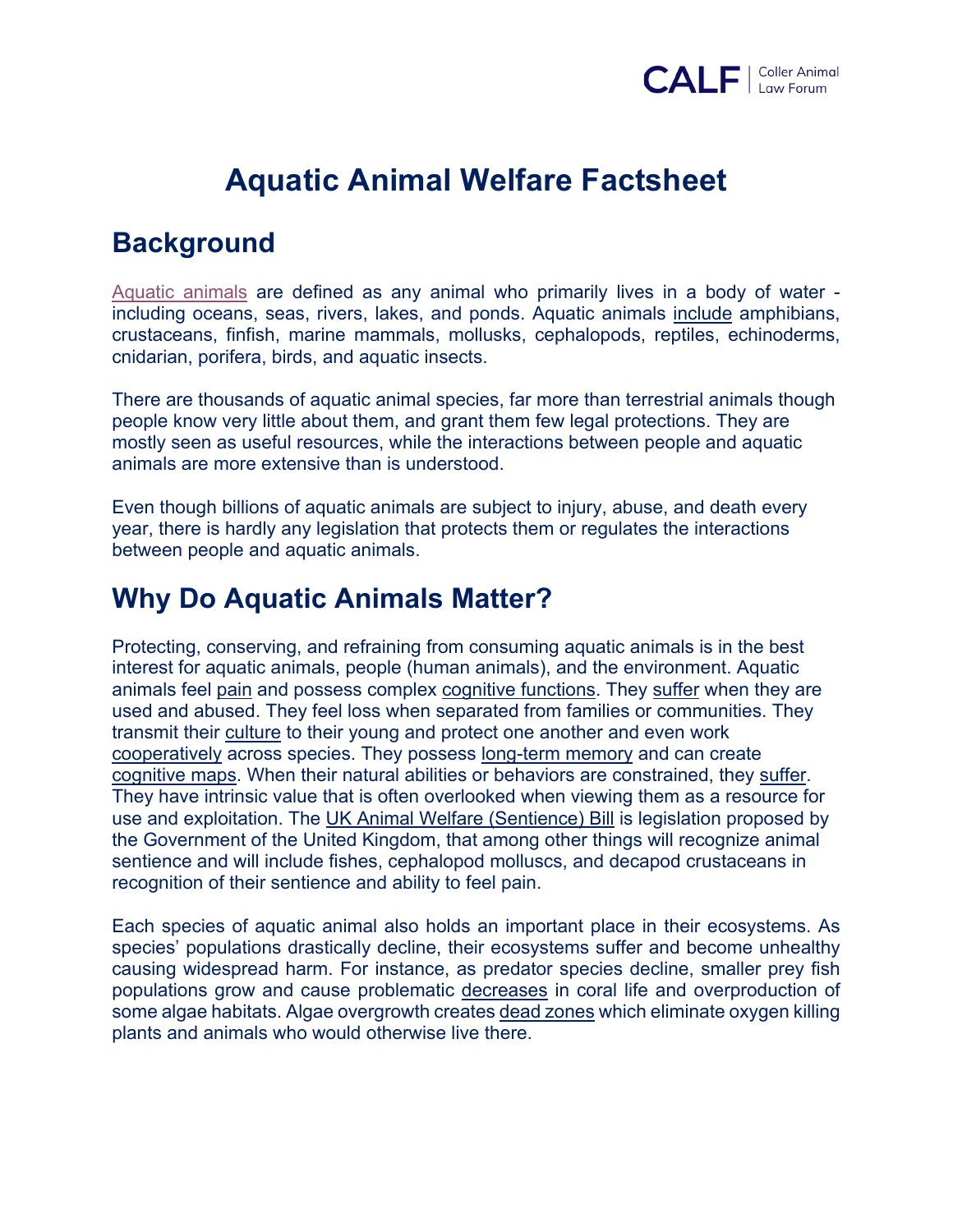

## **Aquatic Animal Exploitation**

People often do not think about the extensive interactions they have with aquatic animals in their daily lives. However, the connections are vast:

- Keeping aquatic animals as companions;
- Consuming as food for humans or for other animals;
- Engaging in recreational fishing;
- Using aquatic animals as a source of entertainment either by patronizing zoos or aquariums or viewing aquatic animals on television and film;
- Receiving aquatic animal assisted therapy treatments;
- Wearing jewelry or clothes made out of aquatic animals;
- Having home décor made from aquatic animals;
- Industrial uses, such as fish oil;
- Obtaining medical care that contains parts of aquatic animals including vaccines, medications, and medical devices; and
- Subjecting aquatic animals to research experiments.

#### **Aquatic Animals as Companions**

Keeping aquatic animals as companions is just one of the many ways people harm and abuse aquatic animals. Millions of households buy aquatic animals from pet stores to serve as companions. However, aquatic animals sold in pet stores are subjected to a series of stressful events, from capture to transport, which cause a majority to die even before their arrival at a store.

Most saltwater aquatic animals sold in pet stores are taken from the wild using harmful methods such as chemicals or explosives to stun them. Sodium cyanide is one chemical used, which can cause high rates of death amongst the target animals as well as harms to the environment by bleaching and killing corals and killing non-target aquatic animals who are exposed to the toxins. Sodium cyanide is banned in many countries, yet 80 percent of exotic fish are still captured using this method. Weak enforcement and corruption causes this problem to persist.

Another method to catch aquatic animals is the use of dynamite. Dynamite stuns aquatic animals making them easier to capture, but it also decimates the entire local food system from the plankton to adult aquatic animals. Those animals that do survive capture endure days or even weeks of transport, which causes an 80 percent mortality rate before the animals reach stores.

Freshwater aquatic animals sold in pet stores also face high mortality rates. Freshwater aquatic animals are normally bred and raised in captivity rather than taken from the wild. These tanks are overstocked causing increased stress and transfer of disease.

Both freshwater and saltwater aquatic animals who survive transport are then placed in small plastic bags, bowls, or tanks which fail to provide the necessary amount of oxygen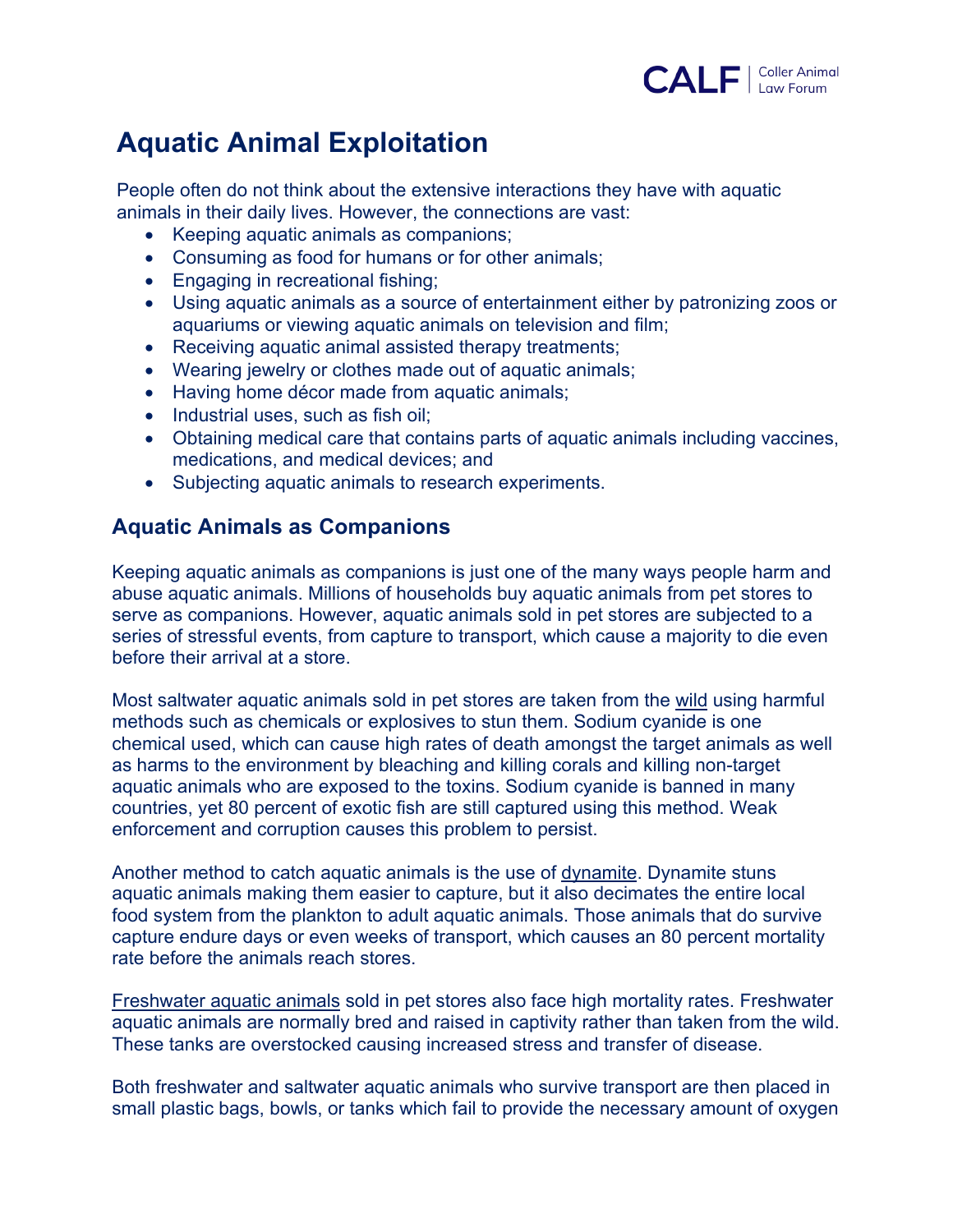

needed to survive and many die in pet stores. The lack of public knowledge regarding aquatic animal care leads to the premature death of many of the aquatic animals who are sold. The notion that aquatic animals are easy, low maintenance, companion animals is far from correct and causes aquatic animals to unnecessarily suffer.

### **Key Considerations**

Each year, humans cause harm to billions of aquatic animals and legislation generally fails to provide protections for them. Laws that do protect aquatic animals tend to either carve out large exceptions relating to aquatic animal care or allowing uses, or lack effective enforcement mechanisms.

#### **1. Reducing Harm**

The United Kingdom protects all vertebrate animals under the Animal Welfare Act (2006) and allows for the extension of protection to invertebrates. Although the UK is progressive compared to other countries' aquatic animal protections, this legislation still provides many exemptions that allow use and harm to aquatic animals. Under the Act, aquatic animals can be subject to suffering if it is deemed necessary, which includes any suffering caused during the "normal course of fishing."

Legislation protecting the welfare of animals should create higher standards for aquatic animal care along with stricter definitions of what is considered illegal suffering. Humane methods of slaughter for aquatic animals should be mandated. Germany's Animal Welfare Act requires the anesthetizing of aquatic animals before slaughter but the Act allows the killing of aquatic animals without anesthetic when fishing.

#### **2. Criminal Protections**

Animal cruelty laws tend to limit the definition of protected animals and generally exclude aquatic animals. For example, although North Carolina's animal cruelty statute protects animals from abuse and neglect, the statute defines animal as any "living vertebrate in the classes Amphibia, Reptilia, Aves, and Mammalia." This definition caused a North Carolina court to rule that fish are an excluded from protection. However, some courts have been open to the idea in including aquatic animals in anticruelty legislation. Italy's highest court ruled that lobsters could not be placed on ice before they are killed because it caused lobsters unjustifiable suffering.

Animal cruelty legislation should specifically include vertebrate and invertebrate aquatic animals under the definition of animal. Additionally, drafters should specifically state that the purpose of animal cruelty legislation is to protect an animal from pain and suffering rather than protecting a person's property right to an animal.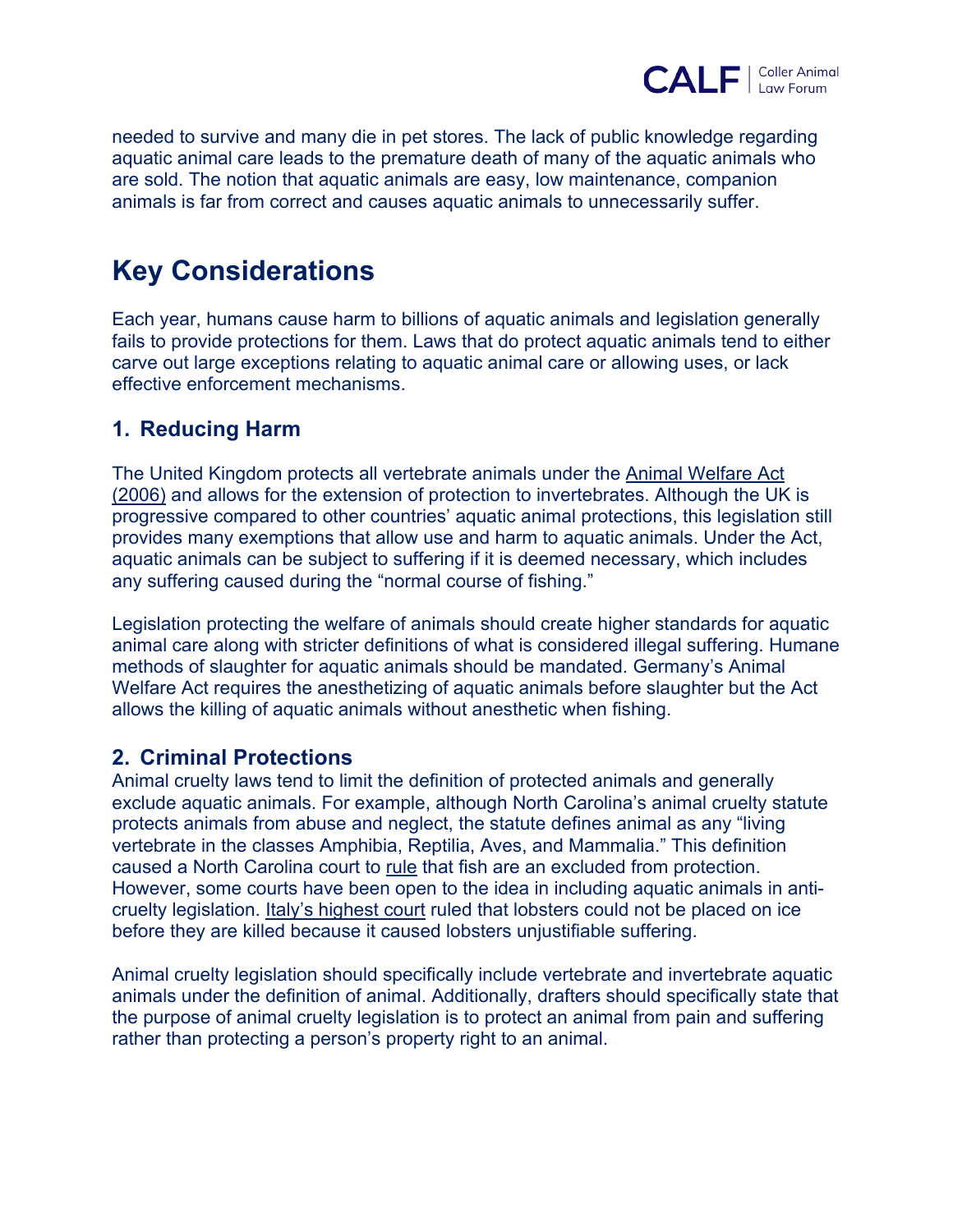

#### **3. Environmental Protections**

Some laws that focus on the environmental impacts of harming aquatic animals can also be used to protect the animals themselves. Legislation that protects habitats, regulates the number of aquatic animals taken from waters, and dictates the methods used for fishing is vital to ensuring the survival of aquatic animals.

The U.S. passed Lacey Act, has the purpose of regulating and outlawing the import, export, transport, sale, or purchase of illegally caught fish or wildlife and can be used to discourage illegal takes of aquatic animals. It provides for fines and criminal penalties, but also needs stronger enforcement.

Legislation can focus on protecting categories of aquatic animals. For example, the Marine Mammal Protection Act prohibits harassing, hunting, capturing, collecting, or killing marine mammals in United States waters. However, marine mammals can still be taken for scientific, educational, and public display purposes. Thus, marine mammals such as whales and dolphins can continue to be caught and shown publicly at marine parks, zoos, and aquaria. Canada also has legislation that prohibits disturbing marine mammals, but provides an exemption for indigenous people engaging in seal or whale hunting practices. However, Canada passed the Ending the Captivity of Whales and Dolphins Act, which bans the ownership of cetaceans for entertainment purposes.

On an international level, the World Trade Organization upheld the EU's right to ban the sale of commercial seal product based on public moral reasons. This ruling is one of the first instances of animal welfare being considered in an international agreement.

#### **4. Enforcement Issues**

Even when countries do pass legislation that protects aquatic animals, enforcement of this legislation rarely occurs. The EU General Farming Directive seemed like it was taking a step towards progress when it included welfare standards for aquatic animals. However, since the Directive's passing, no subsequent Directives or Regulations have been issued to explain the specific standards of aquatic animal welfare. Another enforcement issue related to this Directive is the need for Member State Implementation. However, no welfare standards for aquatic animal welfare have been adopted by any Member State.

### **References**

- *- Aquaculture*, BIOLOGY ONLINE.
- *- World Aquatic Animal Day: Resource Packet*, AQUATIC ANIMAL L. INITIATIVE: ANIMAL L. CLINIC: LEWIS & CLARK L. SCH. 12 (Apr. 3, 2020).
- *-* The Cambridge Declaration on Consciousness, July 7, 2012.
- *-* Joseph Stromberg, *Are Fish Far More Intelligent Than We Realize?*, Vox (Aug. 4, 2014).